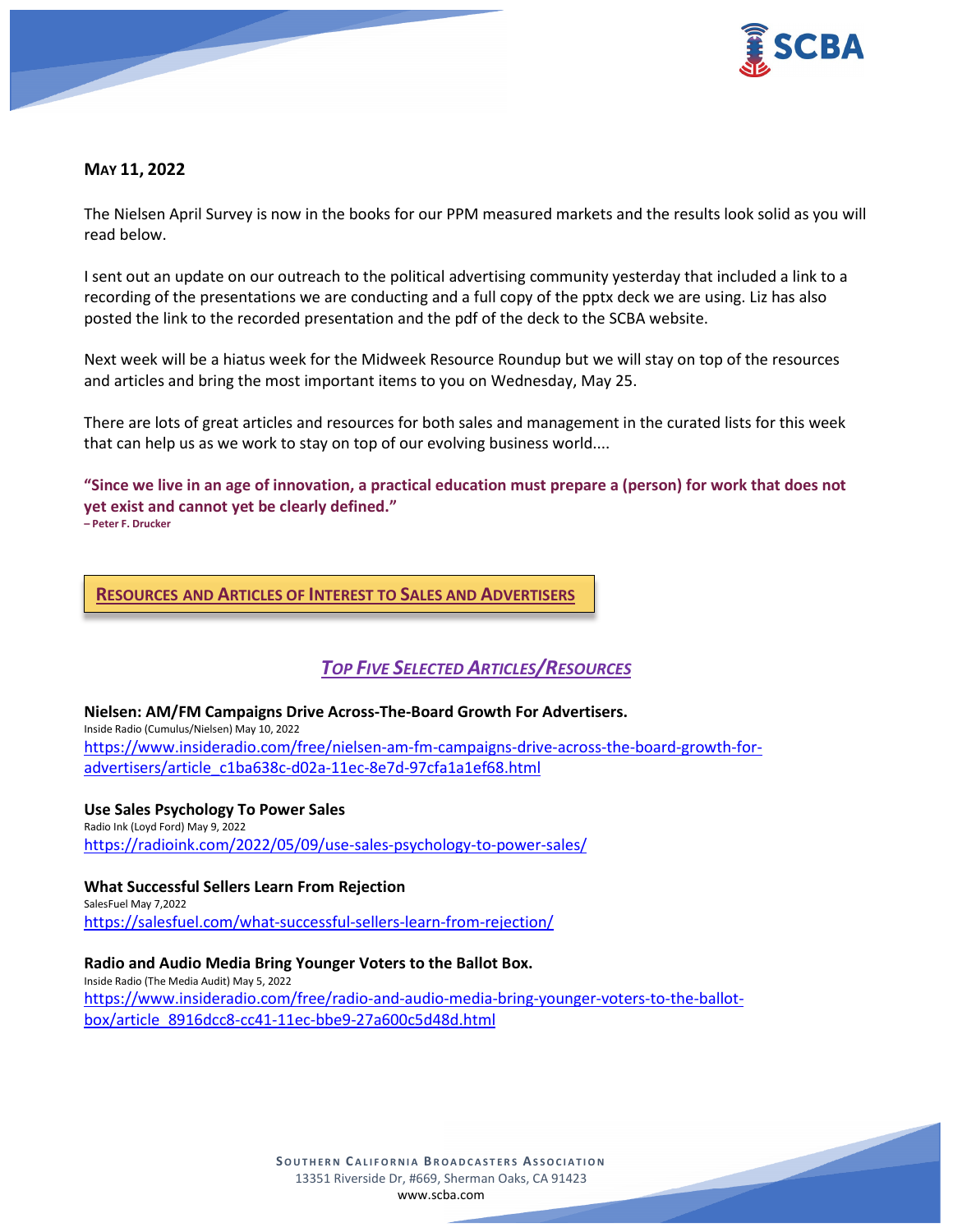

# **10 Sales Prospecting Tips – Either Backed by Data or Used By The Best**

Linkedin May 3, 2022 [https://www.linkedin.com/business/sales/blog/prospecting/10-sales-prospecting-tips-thatll-help-you-break](https://www.linkedin.com/business/sales/blog/prospecting/10-sales-prospecting-tips-thatll-help-you-break-through)[through](https://www.linkedin.com/business/sales/blog/prospecting/10-sales-prospecting-tips-thatll-help-you-break-through)

# *CURATED ARTICLES/RESOURCES FOR REFERENCE, BACKGROUND AND TRACKING*

# **Nielsen Releases Third Podcasting Today Report, Showing Growth In Listening, Number Of Shows**

Nielsen May 11, 2022 <https://www.nielsen.com/us/en/insights/report/2022/podcasting-today/>

# **TechSurvey2022: Personalities, Station Connection Continue To Drive Radio's Appeal.**

Inside Radio (Jacobs Media Strategies) May 11, 2021 [https://www.insideradio.com/free/techsurvey2022-personalities-station-connection-continue-to-drive-radios](https://www.insideradio.com/free/techsurvey2022-personalities-station-connection-continue-to-drive-radios-appeal/article_df1b6d32-d0fb-11ec-9d94-6744fbf3db0a.html)[appeal/article\\_df1b6d32-d0fb-11ec-9d94-6744fbf3db0a.html](https://www.insideradio.com/free/techsurvey2022-personalities-station-connection-continue-to-drive-radios-appeal/article_df1b6d32-d0fb-11ec-9d94-6744fbf3db0a.html)

# **Survey: Digital retail is big, but don't overlook the store**

Chain Store Age May 10, 2022 [https://chainstoreage.com/survey-digital-retail-big-dont-overlook](https://chainstoreage.com/survey-digital-retail-big-dont-overlook-store?oly_enc_id=8319H4585489H7M&utm_source=omeda&utm_medium=email&utm_campaign=NL_CSA+Day+Breaker&utm_keyword=)[store?oly\\_enc\\_id=8319H4585489H7M&utm\\_source=omeda&utm\\_medium=email&utm\\_campaign=NL\\_CSA+Da](https://chainstoreage.com/survey-digital-retail-big-dont-overlook-store?oly_enc_id=8319H4585489H7M&utm_source=omeda&utm_medium=email&utm_campaign=NL_CSA+Day+Breaker&utm_keyword=) [y+Breaker&utm\\_keyword=](https://chainstoreage.com/survey-digital-retail-big-dont-overlook-store?oly_enc_id=8319H4585489H7M&utm_source=omeda&utm_medium=email&utm_campaign=NL_CSA+Day+Breaker&utm_keyword=)

# **When Negotiating a Price, Never Bid with a Round Number**

Harvard Business Review May 10, 2022 (Orig. January 25, 2016) [https://hbswk.hbs.edu/item/when-negotiating-a-price-never-bid-with-a-round](https://hbswk.hbs.edu/item/when-negotiating-a-price-never-bid-with-a-round-number?utm_source=sfmc&utm_medium=email&utm_campaign=WK+Newsletter+5-11-2022&utm_term=When+Negotiating+a+Price%2c+Never+Bid+with+a+Round+Number&utm_id=468374)[number?utm\\_source=sfmc&utm\\_medium=email&utm\\_campaign=WK+Newsletter+5-11-](https://hbswk.hbs.edu/item/when-negotiating-a-price-never-bid-with-a-round-number?utm_source=sfmc&utm_medium=email&utm_campaign=WK+Newsletter+5-11-2022&utm_term=When+Negotiating+a+Price%2c+Never+Bid+with+a+Round+Number&utm_id=468374) [2022&utm\\_term=When+Negotiating+a+Price%2c+Never+Bid+with+a+Round+Number&utm\\_id=468374](https://hbswk.hbs.edu/item/when-negotiating-a-price-never-bid-with-a-round-number?utm_source=sfmc&utm_medium=email&utm_campaign=WK+Newsletter+5-11-2022&utm_term=When+Negotiating+a+Price%2c+Never+Bid+with+a+Round+Number&utm_id=468374)

# **Springtime Brings Fast Food And Pest Control Advertisers To Radio.**

Inside Radio (Media Monitors) May 10, 2022 [https://www.insideradio.com/free/springtime-brings-fast-food-and-pest-control-advertisers-to](https://www.insideradio.com/free/springtime-brings-fast-food-and-pest-control-advertisers-to-radio/article_09628a1c-d02a-11ec-a225-33bd82c6e4c0.html)[radio/article\\_09628a1c-d02a-11ec-a225-33bd82c6e4c0.html](https://www.insideradio.com/free/springtime-brings-fast-food-and-pest-control-advertisers-to-radio/article_09628a1c-d02a-11ec-a225-33bd82c6e4c0.html)

**A statistical picture of the cost of digital advertising fraud 24% of web traffic is bots being used for fraud and theft.** MarTech May 9, 2022 <https://martech.org/a-statistical-picture-of-the-cost-of-digital-advertising-fraud/>

# **New Study Shows Pharma, Healthcare Using More – And More Effective – Audio Advertising.**

Inside Radio (Veeva Crossix) May 9, 2022

[https://www.insideradio.com/free/new-study-shows-pharma-healthcare-using-more-and-more-effective-audio](https://www.insideradio.com/free/new-study-shows-pharma-healthcare-using-more-and-more-effective-audio-advertising/article_7eacc92e-cf6a-11ec-8954-539d48962f05.html)[advertising/article\\_7eacc92e-cf6a-11ec-8954-539d48962f05.html](https://www.insideradio.com/free/new-study-shows-pharma-healthcare-using-more-and-more-effective-audio-advertising/article_7eacc92e-cf6a-11ec-8954-539d48962f05.html)

# **Moms Media Habits Changing**

Radio Ink (Edison Research) May 9, 2022 [https://radioink.com/2022/05/09/moms-media-habits](https://radioink.com/2022/05/09/moms-media-habits-changing/?vgo_ee=g4MdIIvetgiR1mkR7kijJ4BI1h38V58Ke8bVrp%2FmcsM%3D)[changing/?vgo\\_ee=g4MdIIvetgiR1mkR7kijJ4BI1h38V58Ke8bVrp%2FmcsM%3D](https://radioink.com/2022/05/09/moms-media-habits-changing/?vgo_ee=g4MdIIvetgiR1mkR7kijJ4BI1h38V58Ke8bVrp%2FmcsM%3D)

> **SOUTHERN C ALIFORNIA B ROADCASTERS ASSOCIATION** 13351 Riverside Dr, #669, Sherman Oaks, CA 91423 [www.scba.com](http://www.scba.com/)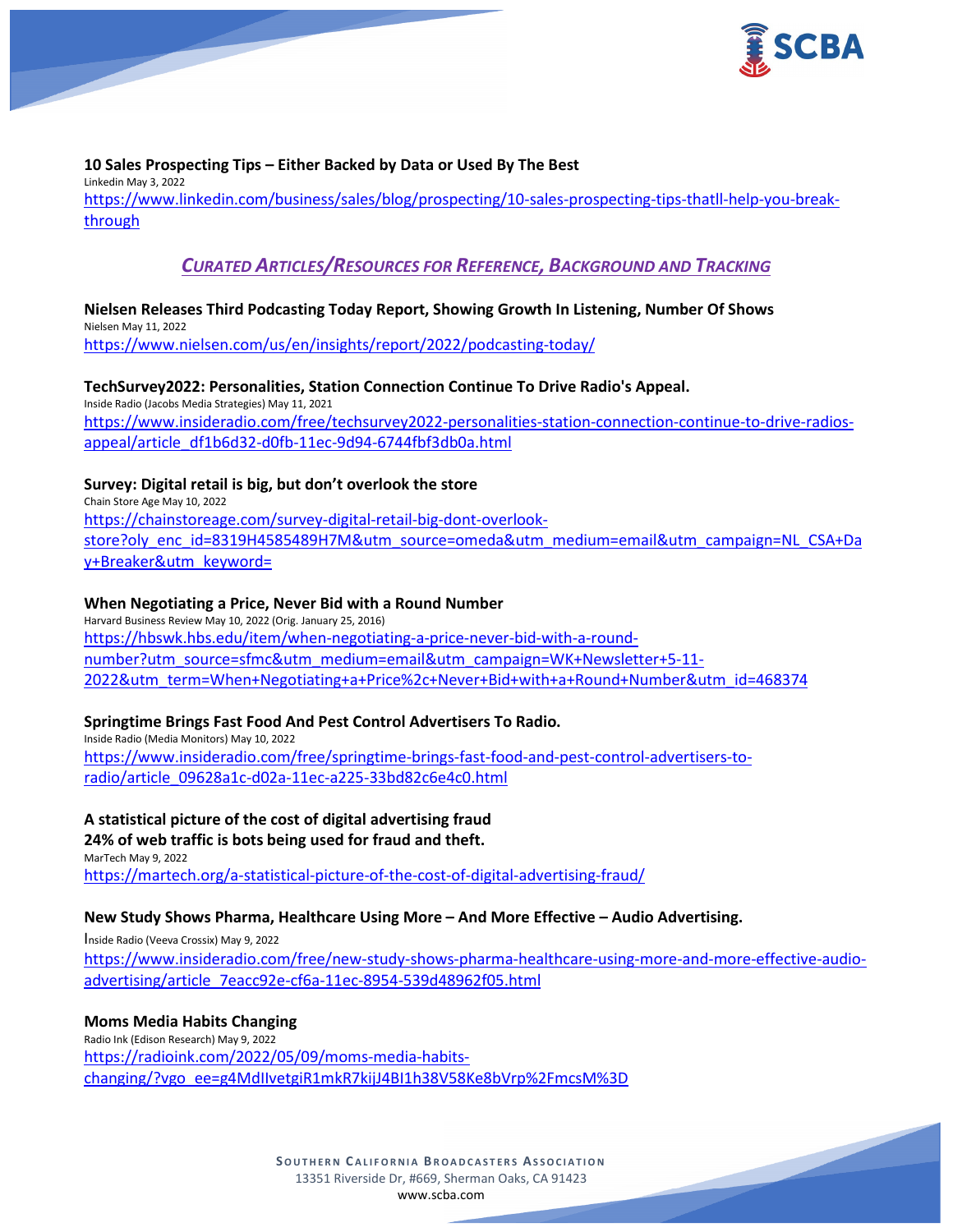

### **Prospecting II: Uncovering New Categories For Radio**

Radio Ink (Marc Greenspan) May 9, 2022 [https://radioink.com/2022/05/09/prospecting-ii-uncovering-new-categories-for](https://radioink.com/2022/05/09/prospecting-ii-uncovering-new-categories-for-radio/?vgo_ee=g4MdIIvetgiR1mkR7kijJ4BI1h38V58Ke8bVrp%2FmcsM%3D)[radio/?vgo\\_ee=g4MdIIvetgiR1mkR7kijJ4BI1h38V58Ke8bVrp%2FmcsM%3D](https://radioink.com/2022/05/09/prospecting-ii-uncovering-new-categories-for-radio/?vgo_ee=g4MdIIvetgiR1mkR7kijJ4BI1h38V58Ke8bVrp%2FmcsM%3D)

### **Can Your Radio Station Create Raving Fans? You Must.**

Radio Ink (Michael Doyle) May 9, 2022 [https://radioink.com/2022/05/09/can-your-radio-station-create-raving-fans-you](https://radioink.com/2022/05/09/can-your-radio-station-create-raving-fans-you-must/?vgo_ee=g4MdIIvetgiR1mkR7kijJ4BI1h38V58Ke8bVrp%2FmcsM%3D)[must/?vgo\\_ee=g4MdIIvetgiR1mkR7kijJ4BI1h38V58Ke8bVrp%2FmcsM%3D](https://radioink.com/2022/05/09/can-your-radio-station-create-raving-fans-you-must/?vgo_ee=g4MdIIvetgiR1mkR7kijJ4BI1h38V58Ke8bVrp%2FmcsM%3D)

### **Do You Believe?**

Radio Ink (Rick Fink)May 9, 2022 [https://radioink.com/2022/05/09/do-you](https://radioink.com/2022/05/09/do-you-believe/?vgo_ee=g4MdIIvetgiR1mkR7kijJ4BI1h38V58Ke8bVrp%2FmcsM%3D)[believe/?vgo\\_ee=g4MdIIvetgiR1mkR7kijJ4BI1h38V58Ke8bVrp%2FmcsM%3D](https://radioink.com/2022/05/09/do-you-believe/?vgo_ee=g4MdIIvetgiR1mkR7kijJ4BI1h38V58Ke8bVrp%2FmcsM%3D)

# **Your LinkedIn Profile is Incomplete**

SalesFuel May 7, 2022 <https://salesfuel.com/your-linkedin-profile-is-incomplete/>

# **How to Have A Successful Return to In-Person Networking**

SalesFuel May 7, 2022 <https://salesfuel.com/how-to-have-a-successful-return-to-in-person-networking/>

## **Mastercard: April sales remain steady amid strong brick-and-mortar growth**

Chain Store Age May 5, 2022 [https://chainstoreage.com/mastercard-april-sales-remain-steady-amid-strong-brick-and-mortar](https://chainstoreage.com/mastercard-april-sales-remain-steady-amid-strong-brick-and-mortar-growth?utm_source=omeda&utm_medium=email&utm_campaign=NL_CSA+Weekend+Update&utm_keyword=&oly_enc_id=8319H4585489H7M)[growth?utm\\_source=omeda&utm\\_medium=email&utm\\_campaign=NL\\_CSA+Weekend+Update&utm\\_keyword=](https://chainstoreage.com/mastercard-april-sales-remain-steady-amid-strong-brick-and-mortar-growth?utm_source=omeda&utm_medium=email&utm_campaign=NL_CSA+Weekend+Update&utm_keyword=&oly_enc_id=8319H4585489H7M) [&oly\\_enc\\_id=8319H4585489H7M](https://chainstoreage.com/mastercard-april-sales-remain-steady-amid-strong-brick-and-mortar-growth?utm_source=omeda&utm_medium=email&utm_campaign=NL_CSA+Weekend+Update&utm_keyword=&oly_enc_id=8319H4585489H7M)

# **Radio's Role in the Valued Business of Retail**

RAB May 3, 2022 [https://www.radiomatters.org/index.php/2022/05/03/radios-role-in-the-valued-business-of](https://www.radiomatters.org/index.php/2022/05/03/radios-role-in-the-valued-business-of-retail/?utm_source=Radio%20Matters%20Blog&utm_campaign=5c81feb382-EMAIL_CAMPAIGN_2018_01_05_COPY_01&utm_medium=email&utm_term=0_66c3360299-5c81feb382-500551657)[retail/?utm\\_source=Radio%20Matters%20Blog&utm\\_campaign=5c81feb382-](https://www.radiomatters.org/index.php/2022/05/03/radios-role-in-the-valued-business-of-retail/?utm_source=Radio%20Matters%20Blog&utm_campaign=5c81feb382-EMAIL_CAMPAIGN_2018_01_05_COPY_01&utm_medium=email&utm_term=0_66c3360299-5c81feb382-500551657) [EMAIL\\_CAMPAIGN\\_2018\\_01\\_05\\_COPY\\_01&utm\\_medium=email&utm\\_term=0\\_66c3360299-5c81feb382-](https://www.radiomatters.org/index.php/2022/05/03/radios-role-in-the-valued-business-of-retail/?utm_source=Radio%20Matters%20Blog&utm_campaign=5c81feb382-EMAIL_CAMPAIGN_2018_01_05_COPY_01&utm_medium=email&utm_term=0_66c3360299-5c81feb382-500551657) [500551657](https://www.radiomatters.org/index.php/2022/05/03/radios-role-in-the-valued-business-of-retail/?utm_source=Radio%20Matters%20Blog&utm_campaign=5c81feb382-EMAIL_CAMPAIGN_2018_01_05_COPY_01&utm_medium=email&utm_term=0_66c3360299-5c81feb382-500551657)

### **IAB Media Lab's Eric John: Advertisers Are Responding To Podcasting's Growth.**

Inside Radio May 10, 2022

[https://www.insideradio.com/free/iab-media-lab-s-eric-john-advertisers-are-responding-to-podcasting-s](https://www.insideradio.com/free/iab-media-lab-s-eric-john-advertisers-are-responding-to-podcasting-s-growth/article_7fca1e0e-d02a-11ec-94fb-0722d3bd0c5d.html)[growth/article\\_7fca1e0e-d02a-11ec-94fb-0722d3bd0c5d.html](https://www.insideradio.com/free/iab-media-lab-s-eric-john-advertisers-are-responding-to-podcasting-s-growth/article_7fca1e0e-d02a-11ec-94fb-0722d3bd0c5d.html)

# **Mastercard: April sales remain steady amid strong brick-and-mortar growth**

Chain Store Age May 5, 2022 [https://chainstoreage.com/mastercard-april-sales-remain-steady-amid-strong-brick-and-mortar](https://chainstoreage.com/mastercard-april-sales-remain-steady-amid-strong-brick-and-mortar-growth?utm_source=omeda&utm_medium=email&utm_campaign=NL_CSA+Day+Breaker&utm_keyword=&oly_enc_id=8319H4585489H7M)[growth?utm\\_source=omeda&utm\\_medium=email&utm\\_campaign=NL\\_CSA+Day+Breaker&utm\\_keyword=&oly](https://chainstoreage.com/mastercard-april-sales-remain-steady-amid-strong-brick-and-mortar-growth?utm_source=omeda&utm_medium=email&utm_campaign=NL_CSA+Day+Breaker&utm_keyword=&oly_enc_id=8319H4585489H7M) [\\_enc\\_id=8319H4585489H7M](https://chainstoreage.com/mastercard-april-sales-remain-steady-amid-strong-brick-and-mortar-growth?utm_source=omeda&utm_medium=email&utm_campaign=NL_CSA+Day+Breaker&utm_keyword=&oly_enc_id=8319H4585489H7M)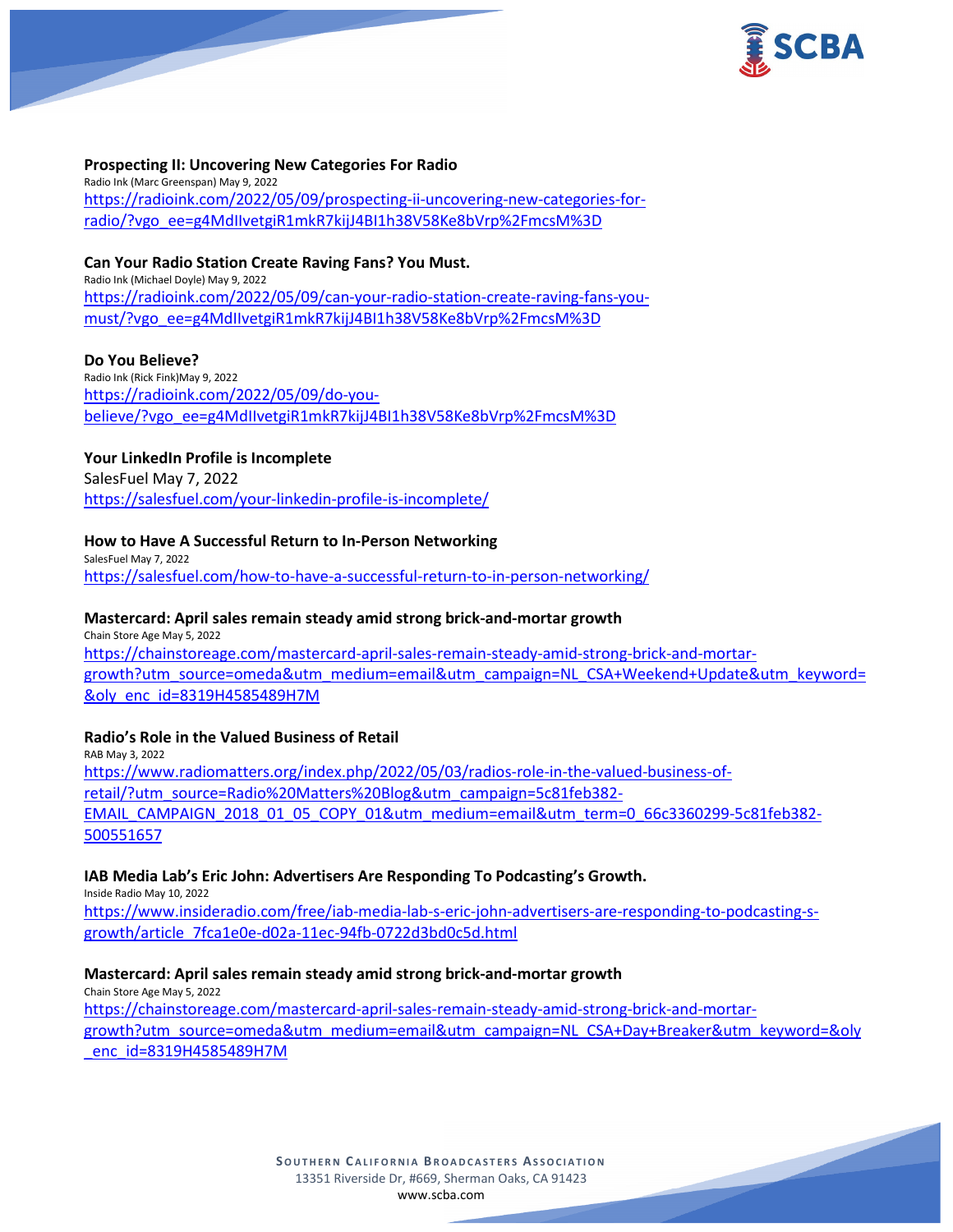

**New Study Shows Pharma, Healthcare Using More – And More Effective – Audio Advertising.** Inside Radio (Veeva Crossix) May 9, 2022 [https://www.insideradio.com/free/new-study-shows-pharma-healthcare-using-more-and-more-effective-audio](https://www.insideradio.com/free/new-study-shows-pharma-healthcare-using-more-and-more-effective-audio-advertising/article_7eacc92e-cf6a-11ec-8954-539d48962f05.html)[advertising/article\\_7eacc92e-cf6a-11ec-8954-539d48962f05.html](https://www.insideradio.com/free/new-study-shows-pharma-healthcare-using-more-and-more-effective-audio-advertising/article_7eacc92e-cf6a-11ec-8954-539d48962f05.html)

# **RESOURCES AND ARTICLES OF INTEREST TO MANAGERS FOR PLANNING AND FORECASTING:**

# *TOP FIVE SELECTED ARTICLES/RESOURCES*

### **At IAB Podcast Upfront, Sellers And Buyers Say Advertising Is Quickly Evolving.**

Inside Radio May 11, 2022 [https://www.insideradio.com/free/at-iab-podcast-upfront-sellers-and-buyers-say-advertising-is-quickly](https://www.insideradio.com/free/at-iab-podcast-upfront-sellers-and-buyers-say-advertising-is-quickly-evolving/article_b8e853e6-d0fb-11ec-b408-6fa817a5f0d1.html)[evolving/article\\_b8e853e6-d0fb-11ec-b408-6fa817a5f0d1.html](https://www.insideradio.com/free/at-iab-podcast-upfront-sellers-and-buyers-say-advertising-is-quickly-evolving/article_b8e853e6-d0fb-11ec-b408-6fa817a5f0d1.html)

# **Techsurvey 2022 Results: Radio — A Return to "Normal?" (Webinar Recording)**

Jacobs Media Strategies May 11, 2022 <https://jacobsmedia.com/techsurvey-2022-results/?clientkey>

### **HOW SPOTIFY IS DISRUPTING PODCAST MEASUREMENT AS INDUSTRY AD REVENUE SOARS**

**Podcast giant's deals for top measurement firms are helping to drive advertisers to seek alternatives** AdAge May 10, 2022 [https://adage.com/article/media/how-spotify-disrupting-podcast-measurement-industry-ad-revenue-](https://adage.com/article/media/how-spotify-disrupting-podcast-measurement-industry-ad-revenue-soars/2416561)

[soars/2416561](https://adage.com/article/media/how-spotify-disrupting-podcast-measurement-industry-ad-revenue-soars/2416561)

# **Radio Leads All Media In Weekly And Monthly Reach, According To Nielsen Analysis.**

Inside Radio May 9, 2022 [https://www.insideradio.com/free/radio-leads-all-media-in-weekly-and-monthly-reach-according-to-nielsen](https://www.insideradio.com/free/radio-leads-all-media-in-weekly-and-monthly-reach-according-to-nielsen-analysis/article_6b1ed524-cf69-11ec-98f5-138bbab4ba76.html)[analysis/article\\_6b1ed524-cf69-11ec-98f5-138bbab4ba76.html](https://www.insideradio.com/free/radio-leads-all-media-in-weekly-and-monthly-reach-according-to-nielsen-analysis/article_6b1ed524-cf69-11ec-98f5-138bbab4ba76.html)

### **Podcast Ad Spending To Rise 47% To \$2.1B This Year**

MediaPost May 9, 2022 <https://www.mediapost.com/publications/article/373690/us-podcast-advertising-to-rise-47-this-year-to.html>

# *CURATED ARTICLES/RESOURCES FOR REFERENCE, BACKGROUND AND TRACKING*

#### **Announcer-Read Spots Gain Greater Share Of Podcast Ad Revenue** MediaPost May 10, 2022

[https://www.mediapost.com/publications/article/373706/announcer-read-spots-gain-greater-share-of](https://www.mediapost.com/publications/article/373706/announcer-read-spots-gain-greater-share-of-podcast.html?utm_source=newsletter&utm_medium=email&utm_content=headline&utm_campaign=126224&hashid=o5sexdpQRQeeqa1Ux78qbw)[podcast.html?utm\\_source=newsletter&utm\\_medium=email&utm\\_content=headline&utm\\_campaign=126224&](https://www.mediapost.com/publications/article/373706/announcer-read-spots-gain-greater-share-of-podcast.html?utm_source=newsletter&utm_medium=email&utm_content=headline&utm_campaign=126224&hashid=o5sexdpQRQeeqa1Ux78qbw) [hashid=o5sexdpQRQeeqa1Ux78qbw](https://www.mediapost.com/publications/article/373706/announcer-read-spots-gain-greater-share-of-podcast.html?utm_source=newsletter&utm_medium=email&utm_content=headline&utm_campaign=126224&hashid=o5sexdpQRQeeqa1Ux78qbw)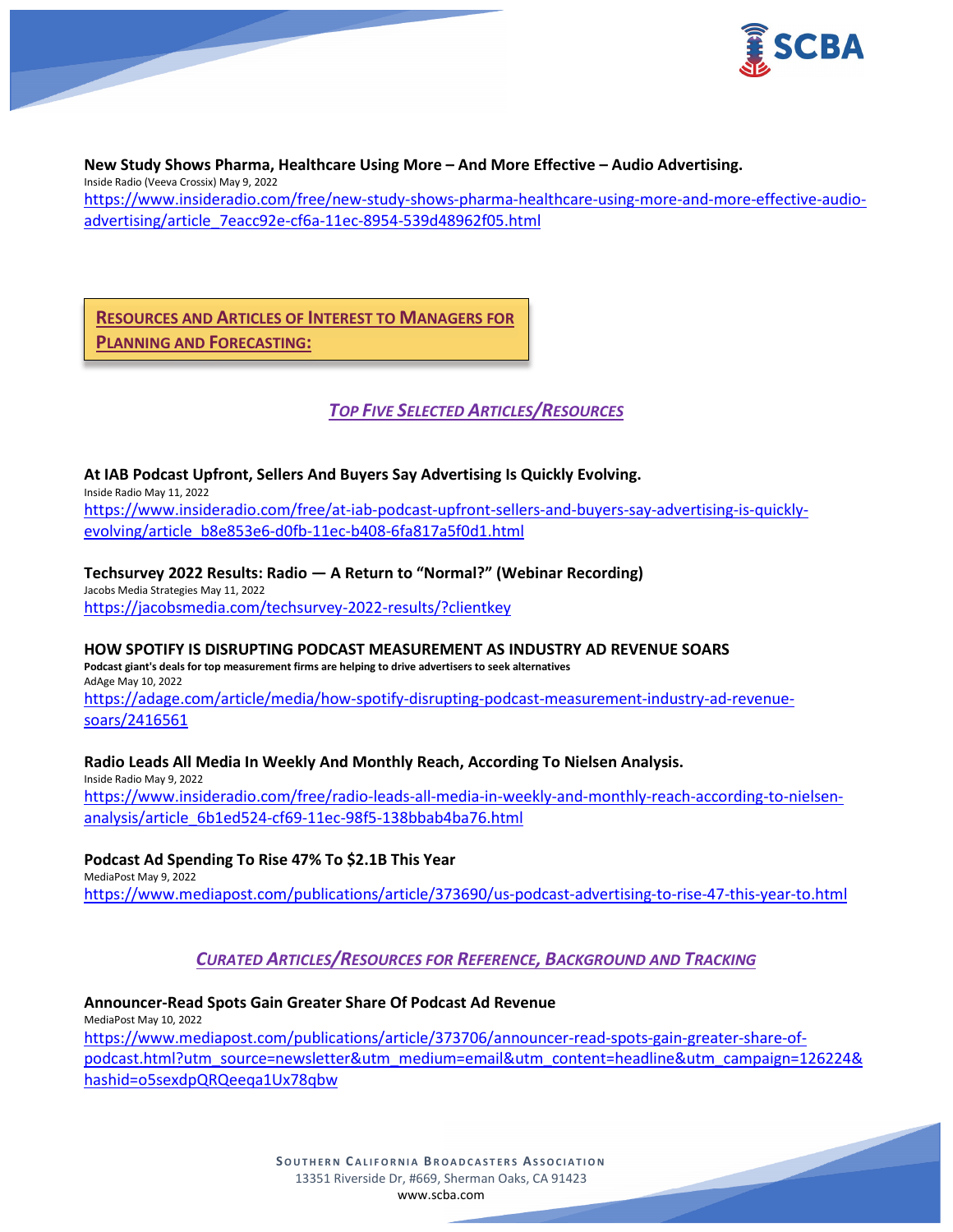

# **Dying Is Easy. Radio Is Hard.**

Jacobs Media Strategies (Fred Jacobs) May 11, 2022 <https://jacobsmedia.com/dying-is-easy-radio-is-hard/>

### **Digital Audio National Ad Spend Matched Broadcast/Satellite's In 2021 And Q1 2022.**

Inside Radio (Standard Media Index) May 10, 2022

[https://www.insideradio.com/free/digital-audio-national-ad-spend-matched-broadcast-satellites-in-2021-and](https://www.insideradio.com/free/digital-audio-national-ad-spend-matched-broadcast-satellites-in-2021-and-q1-2022/article_9e8c19d2-d02a-11ec-88ec-7b0e1becc454.html)[q1-2022/article\\_9e8c19d2-d02a-11ec-88ec-7b0e1becc454.html](https://www.insideradio.com/free/digital-audio-national-ad-spend-matched-broadcast-satellites-in-2021-and-q1-2022/article_9e8c19d2-d02a-11ec-88ec-7b0e1becc454.html)

#### **How to Invite Potential Advertisers to Schedule a Meeting With Your Radio Station's Sales Team** Jacobs Media Strategies (Seth Resler) May 9, 2022

[https://jacobsmedia.com/how-to-invite-potential-advertisers-to-schedule-a-meeting-with-your-radio-stations](https://jacobsmedia.com/how-to-invite-potential-advertisers-to-schedule-a-meeting-with-your-radio-stations-sales-team/?utm_source=Jacobs+Media+Strategies+Blog&utm_campaign=2500483804-CTD_EmailOnly&utm_medium=email&utm_term=0_5007ff924d-2500483804-179898762)[sales-team/?utm\\_source=Jacobs+Media+Strategies+Blog&utm\\_campaign=2500483804-](https://jacobsmedia.com/how-to-invite-potential-advertisers-to-schedule-a-meeting-with-your-radio-stations-sales-team/?utm_source=Jacobs+Media+Strategies+Blog&utm_campaign=2500483804-CTD_EmailOnly&utm_medium=email&utm_term=0_5007ff924d-2500483804-179898762) [CTD\\_EmailOnly&utm\\_medium=email&utm\\_term=0\\_5007ff924d-2500483804-179898762](https://jacobsmedia.com/how-to-invite-potential-advertisers-to-schedule-a-meeting-with-your-radio-stations-sales-team/?utm_source=Jacobs+Media+Strategies+Blog&utm_campaign=2500483804-CTD_EmailOnly&utm_medium=email&utm_term=0_5007ff924d-2500483804-179898762)

# **U.S. Podcast Ad Revenue Hits \$1.4 Billion in 2021**

Podcast Business Journal May 9, 202 [https://podcastbusinessjournal.com/u-s-podcast-ad-revenue-hits-1-4-billion-in-](https://podcastbusinessjournal.com/u-s-podcast-ad-revenue-hits-1-4-billion-in-2021/?vgo_ee=g4MdIIvetgiR1mkR7kijJ4BI1h38V58Ke8bVrp%2FmcsM%3D)[2021/?vgo\\_ee=g4MdIIvetgiR1mkR7kijJ4BI1h38V58Ke8bVrp%2FmcsM%3D](https://podcastbusinessjournal.com/u-s-podcast-ad-revenue-hits-1-4-billion-in-2021/?vgo_ee=g4MdIIvetgiR1mkR7kijJ4BI1h38V58Ke8bVrp%2FmcsM%3D)

# **Veritonic Brings Audio Attribution Tool To Its Ad Platform.**

Inside Radio May 6, 2022 [https://www.insideradio.com/free/veritonic-brings-audio-attribution-tool-to-its-ad-platform/article\\_506469dc](https://www.insideradio.com/free/veritonic-brings-audio-attribution-tool-to-its-ad-platform/article_506469dc-cd08-11ec-810f-87ec18094908.html)[cd08-11ec-810f-87ec18094908.html](https://www.insideradio.com/free/veritonic-brings-audio-attribution-tool-to-its-ad-platform/article_506469dc-cd08-11ec-810f-87ec18094908.html)

### **Nielsen's Largest Shareholder Confirms: It Will Oppose Proposed Buyout.**

Inside Radio May 6, 2022 [https://www.insideradio.com/free/nielsen-s-largest-shareholder-confirms-it-will-oppose-proposed](https://www.insideradio.com/free/nielsen-s-largest-shareholder-confirms-it-will-oppose-proposed-buyout/article_75d04498-cd08-11ec-8fd3-f34302234e3a.html)[buyout/article\\_75d04498-cd08-11ec-8fd3-f34302234e3a.html](https://www.insideradio.com/free/nielsen-s-largest-shareholder-confirms-it-will-oppose-proposed-buyout/article_75d04498-cd08-11ec-8fd3-f34302234e3a.html)

### **Automotive National TV Spending Dips 14.4%**

MediaPost May 5, 2022 [https://www.mediapost.com/publications/article/373643/automotive-national-tv-spending-dips-](https://www.mediapost.com/publications/article/373643/automotive-national-tv-spending-dips-144.html?utm_source=newsletter&utm_medium=email&utm_content=readmore&utm_campaign=126199&hashid=CKfKjD-IQuCPkoXp87oXHg)[144.html?utm\\_source=newsletter&utm\\_medium=email&utm\\_content=readmore&utm\\_campaign=126199&has](https://www.mediapost.com/publications/article/373643/automotive-national-tv-spending-dips-144.html?utm_source=newsletter&utm_medium=email&utm_content=readmore&utm_campaign=126199&hashid=CKfKjD-IQuCPkoXp87oXHg) [hid=CKfKjD-IQuCPkoXp87oXHg](https://www.mediapost.com/publications/article/373643/automotive-national-tv-spending-dips-144.html?utm_source=newsletter&utm_medium=email&utm_content=readmore&utm_campaign=126199&hashid=CKfKjD-IQuCPkoXp87oXHg)

# **Digital-Ad Giants Google, Facebook, Amazon Come Down From Pandemic Highs**

**An ad-revenue slowdown comes as consumer behaviors resume pre-Covid patterns** WSJ May 5, 2022

[https://www.wsj.com/amp/articles/digital-advertising-giants-are-coming-back-to-earth-after-pandemic-boom-](https://www.wsj.com/amp/articles/digital-advertising-giants-are-coming-back-to-earth-after-pandemic-boom-11651743002)[11651743002](https://www.wsj.com/amp/articles/digital-advertising-giants-are-coming-back-to-earth-after-pandemic-boom-11651743002)

### **'Effective' CPMs Climb As Prime-Time Ad Spending Declines**

MediaPost May 4, 2022 [https://www.mediapost.com/publications/article/373607/effective-cpms-climb-as-prime-time-ad-spending](https://www.mediapost.com/publications/article/373607/effective-cpms-climb-as-prime-time-ad-spending-d.html?utm_source=newsletter&utm_medium=email&utm_content=readmore&utm_campaign=126167&hashid=0GmwUb-VQzGl9svJRwTNrA)[d.html?utm\\_source=newsletter&utm\\_medium=email&utm\\_content=readmore&utm\\_campaign=126167&hashi](https://www.mediapost.com/publications/article/373607/effective-cpms-climb-as-prime-time-ad-spending-d.html?utm_source=newsletter&utm_medium=email&utm_content=readmore&utm_campaign=126167&hashid=0GmwUb-VQzGl9svJRwTNrA) [d=0GmwUb-VQzGl9svJRwTNrA](https://www.mediapost.com/publications/article/373607/effective-cpms-climb-as-prime-time-ad-spending-d.html?utm_source=newsletter&utm_medium=email&utm_content=readmore&utm_campaign=126167&hashid=0GmwUb-VQzGl9svJRwTNrA)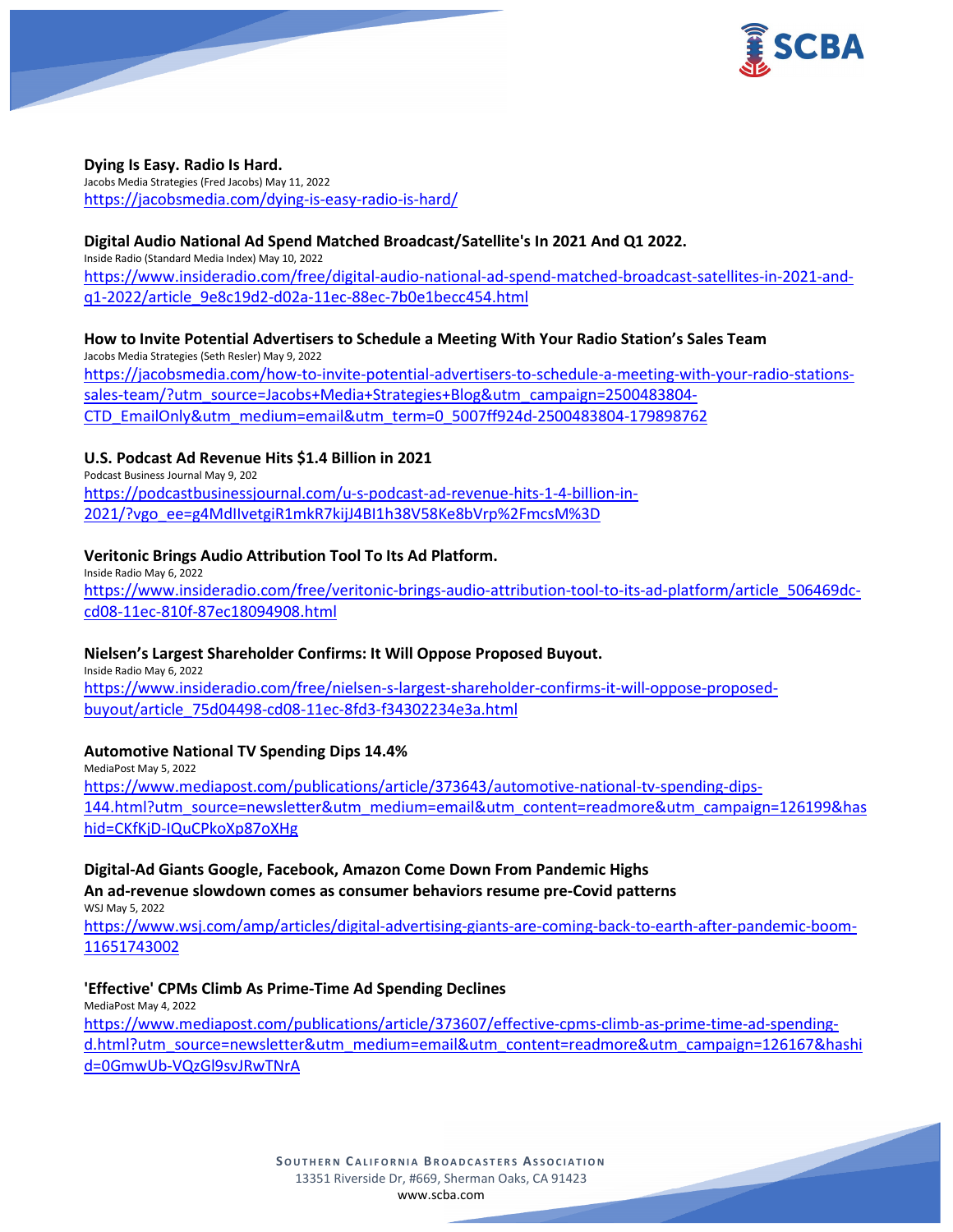

### **Nielsen PPM Audience Weekly Trends**

**Here are the audience trends for our PPM markets for April Week 4 (April 21 - April 27, 2022) and the Full Month of April.** 

## **Los Angeles (Metro 12+ Population 11,369,600)**

**AQH:**

Jan Monthly - 580,600 Feb Monthly - 620,100 Mar Monthly - 608,100

Apr Monthly - 619,500

Apr Week 1 - 602,000 Apr Week 2 - 622,500 Apr Week 3 - 622,100 Apr Week 4 - 631,200

#### **Cume:**

Jan Monthly - 9,902,300 Feb Monthly -10,026,000 Mar Monthly - 10,149,100

Apr Monthly - 10,166,500

Apr Week 1 - 10,085,300 Apr Week 2 - 10,138,900 Apr Week 3 - 10,105,300 Apr Week 4 - 10,336,500

# **Riverside/San Bernardino (Metro 12+ Population 2,172,100)**

#### **AQH:**

Jan Monthly - 99,400 Feb Monthly -113,800 Mar Monthly - 124,500

Apr Monthly - 123,400

Apr Week 1 - 122,200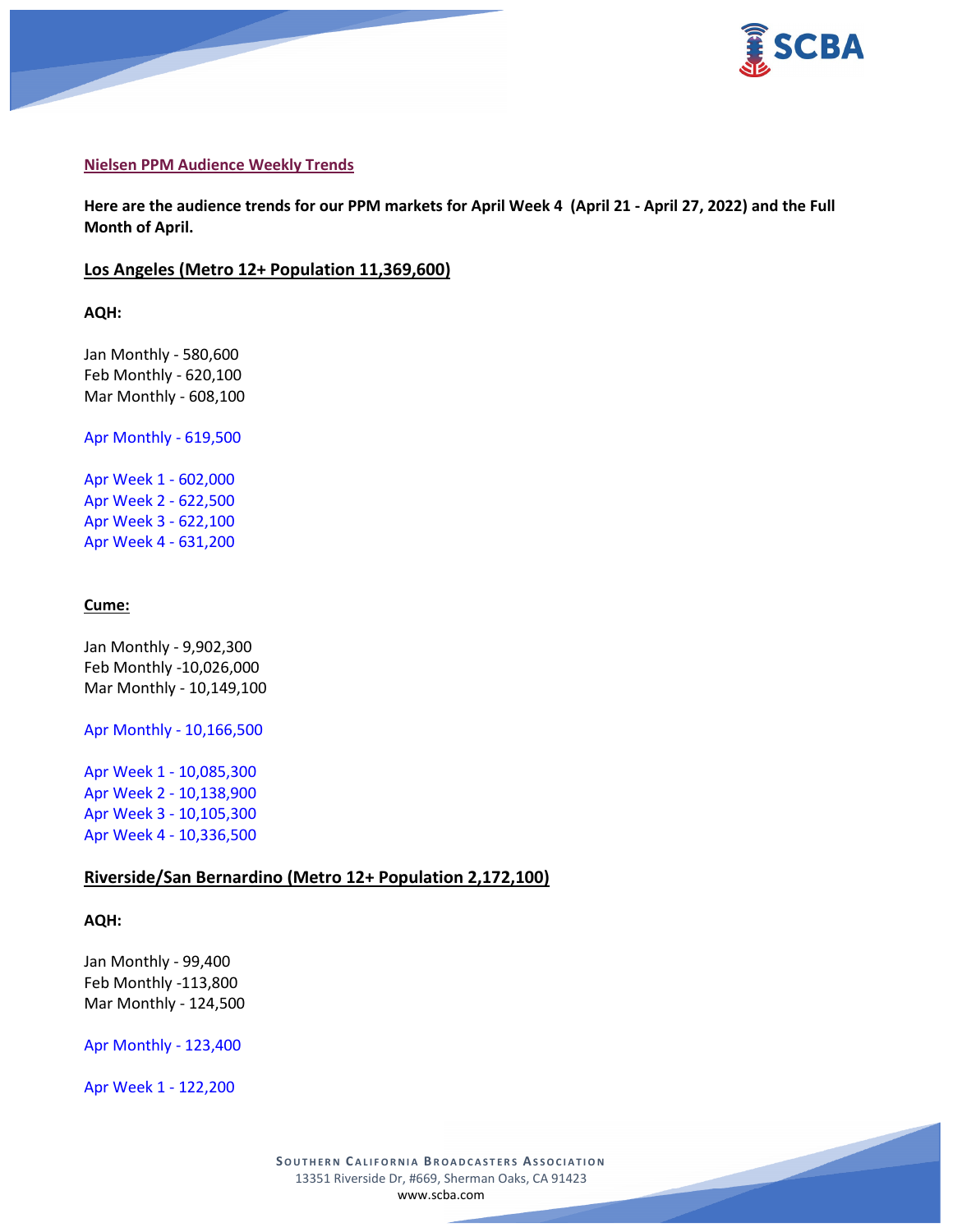

Apr Week 2 - 123,400 Apr Week 3 - 125,500 Apr Week 4 - 122,500

#### **Cume:**

Jan Monthly - 1,810,400 Feb Monthly - 1,894,000 Mar Monthly - 1,921,700

Apr Monthly - 1,873,700

Apr Week 1 - 1,832,700 Apr Week 2 - 1,895,500 Apr Week 3 - 1,901,700 Apr Week 4 - 1,864,800

# **San Diego (Metro 12+ Population 2,881,200)**

## **AQH:**

Jan Monthly - 119,000 Feb Monthly - 124,000 Mar Monthly - 124,800

Apr Monthly - 128,300

Apr Week 1 - 118,600 Apr Week 2 - 130,600 Apr Week 3 - 128,700 Apr Week 4 - 135,400

# **Cume:**

--

Jan Monthly - 2,351,900 Feb Monthly - 2,393,800 Mar Monthly - 2,389,100

Apr Monthly - 2,389,100

Apr Week 1 - 2,325,900 Apr Week 2 - 2,422,000 Apr Week 3 - 2,415,700 Apr Week 4 - 2,392,800

> **SOUTHERN C ALIFORNIA B ROADCASTERS ASSOCIATION** 13351 Riverside Dr, #669, Sherman Oaks, CA 91423 [www.scba.com](http://www.scba.com/)